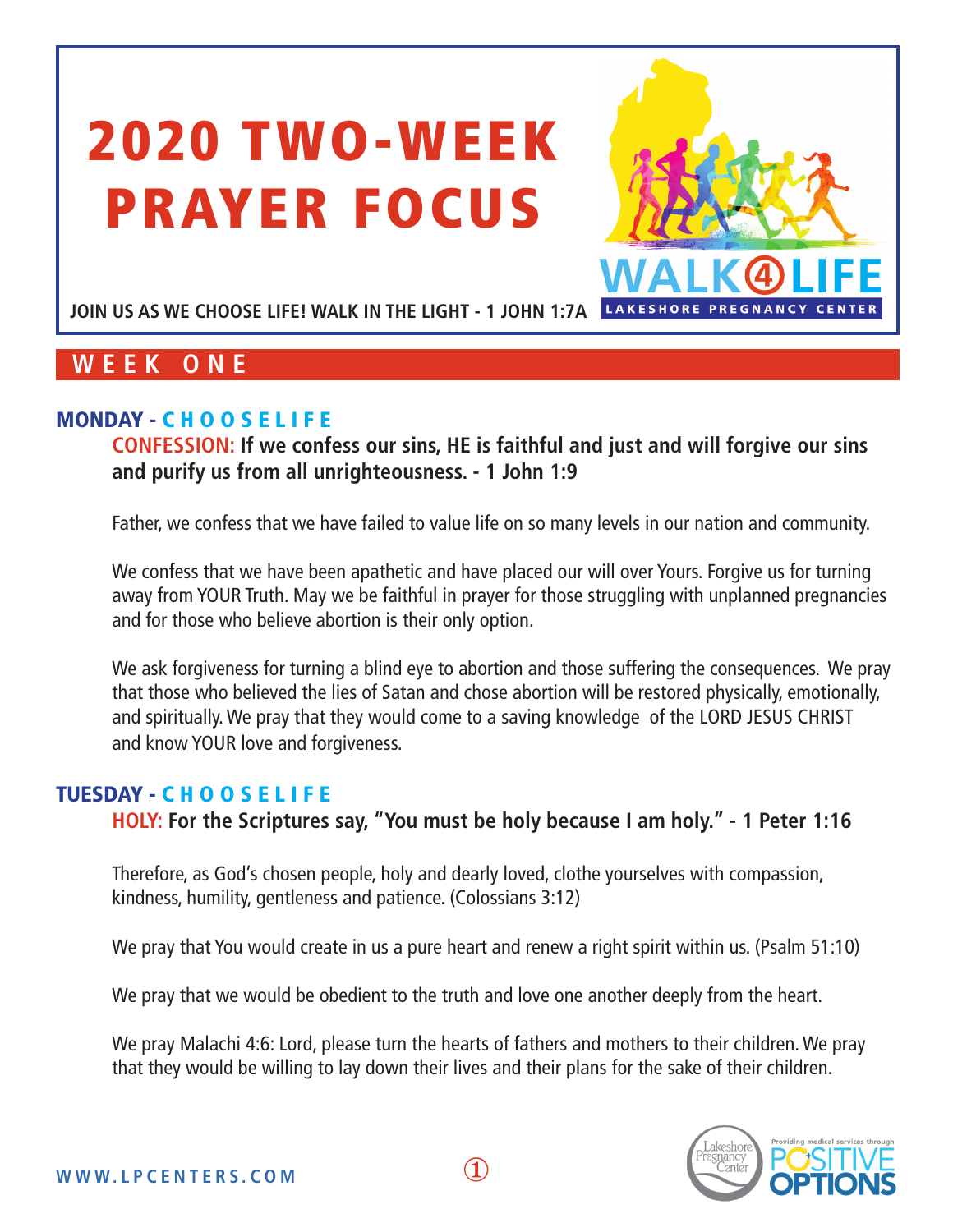## WEDNESDAY - C H O O S E L I F E

## **OVERCOME: Do not be overcome by evil, but overcome evil with good. - Romans 12:21**

We pray that the church will rise up and have the courage to speak of the life issue.

We pray for legislation to protect the unborn in our state and in the entire U.S.

We pray that the taking of innocent human life would end and that the sanctity of human life would be upheld and restored in our nation.

We pray that God would grant us victory over the evil of abortion in our communities.

## THURSDAY - C H O O S E L I F E

**OBEDIENT: We pray that we would offer ourselves as a living sacrifice, holy and pleasing to God- which is our true and proper worship. Help us not to be conformed to the pattern of the world but instead be transformed by the renewing of our minds. - Psalm 139:13**

We pray that fathers of unplanned pregnancies will be defenders of their children and will see them as a heritage from the Lord and choose life. (Psalm 127:3)

We pray that YOU will change the hearts of fathers and mothers to desire adoption over abortion.

We pray that we will be obedient to vote and give of our time, talent, and treasure to promote the value of life.

## FRIDAY - C H O O S E L I F E

## **SERVICE: Never be lacking in zeal, but keep your spiritual fervor, serving the Lord. - Romans 12:1**

We pray that this generation will walk after the Lord their God and fear Him and keep His commandments and obey His voice, and serve and hold fast to Him. (Deuteronomy 13:4)

We ask that we would pray on all occasions with all kinds of prayers and requests for the work of LPC/Positive Options and that our hearts would be broken with the things that break YOUR heart. May we pray with perseverance to see abortion ended in this community and nation. (Ephesians 6:18)

We pray that we would be faithful to intercede for the unborn, their parents, the body of Christ, the Church, and our government officials.

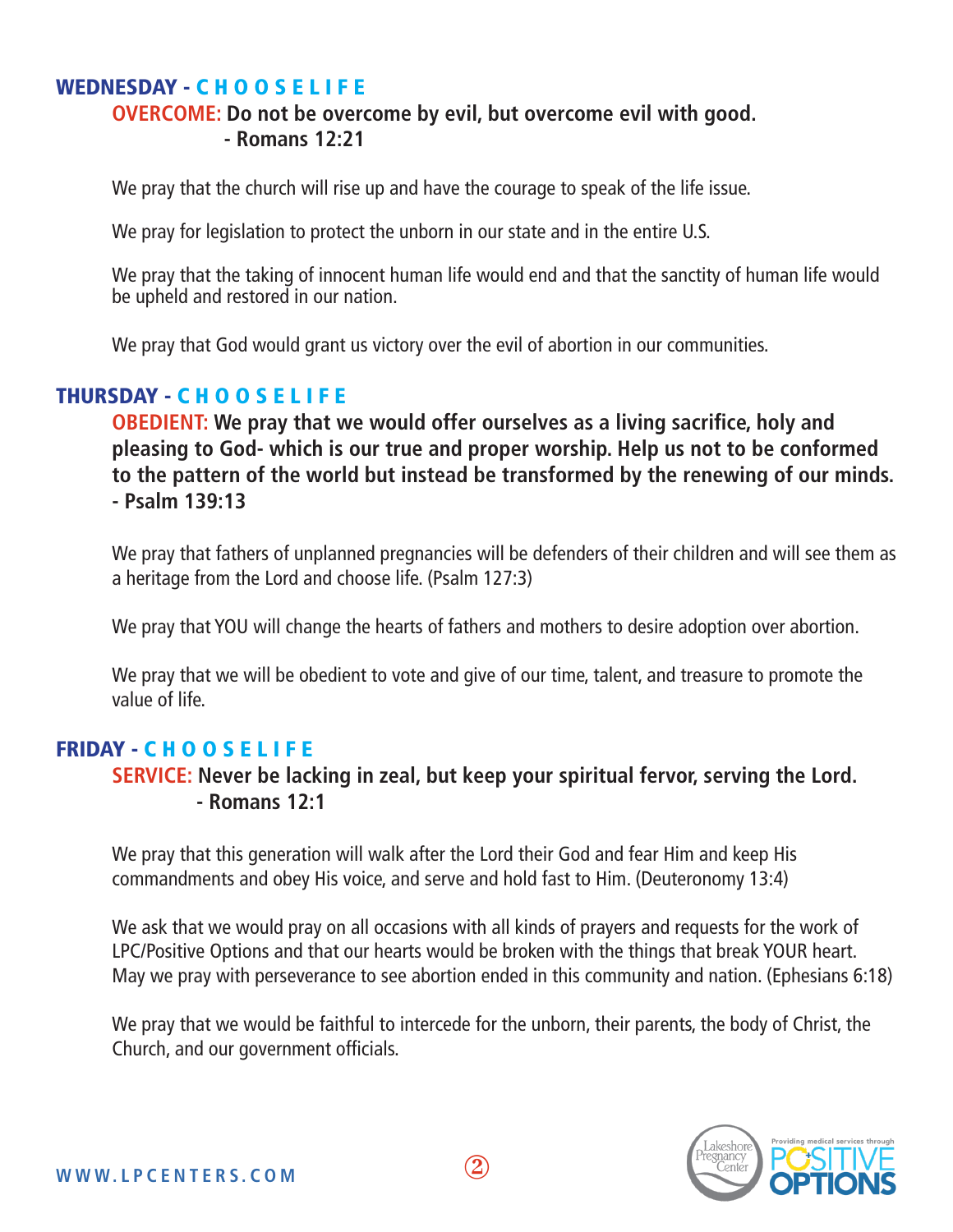## **WEEK TWO**

## MONDAY - C H O O S E L I F E

**ENCOURAGE: Therefore, my beloved brethren, be steadfast, immoveable, always abounding in the work of the LORD, knowing that in the LORD your labor is not in vain. - 1 Corinthians 15:58**

LORD, we pray that YOU would encourage the staff and volunteers of life-affirming ministries in this community and nation as they deal with life and death issues daily.

We pray for those making life and death decisions. We pray in your name, GOD, and in the name of our LORD JESUS CHRIST that YOU would grant them the SPIRIT of wisdom and revelation to know YOU better, so that they might know the hope to which YOU have called them. (Ephesians 1:17-18)

We pray that YOU would give our Positive Options frontline workers who counsel abortion-minded women and men a spirit of love, power, courage, and a sound mind as they defend the unborn. (2 Timothy 1:7)

#### TUESDAY - C H O O S E L I F E

**LIGHT: In the same way, let your light shine before others, that they may see your good deeds and glorify your Father in heaven. - Matthew 5:16**

We pray that we will walk in the Light (truth) as He is in the light. (1 John 1:7a)

We pray that YOU will shine YOUR Light into the hearts of those who see life as disposable. We pray for wisdom, discernment, and obedience to follow the light of the Gospel.

Father, YOU are the author of all life. Every human being is created in YOUR very image and likeness. Raise up YOUR church to understand this truth as they show the world the value of each life.

#### WEDNESDAY - C H O O S E L I F E

**INFLUENCE: You are the light of the world. A city set on a hill cannot be hidden; nor does anyone light a lamp and put it under a basket, but on the lampstand, and it gives light to all who are in the house. In the same way, let your light shine before men, that they may see your good deeds and praise your Father in Heaven. Matthew 5:14-16**

LORD, we pray that our conversations, always full of grace, would be seasoned with salt, so that we may know how to answer everyone who asks questions concerning the value of life and the hope we have in Christ. Continued -->